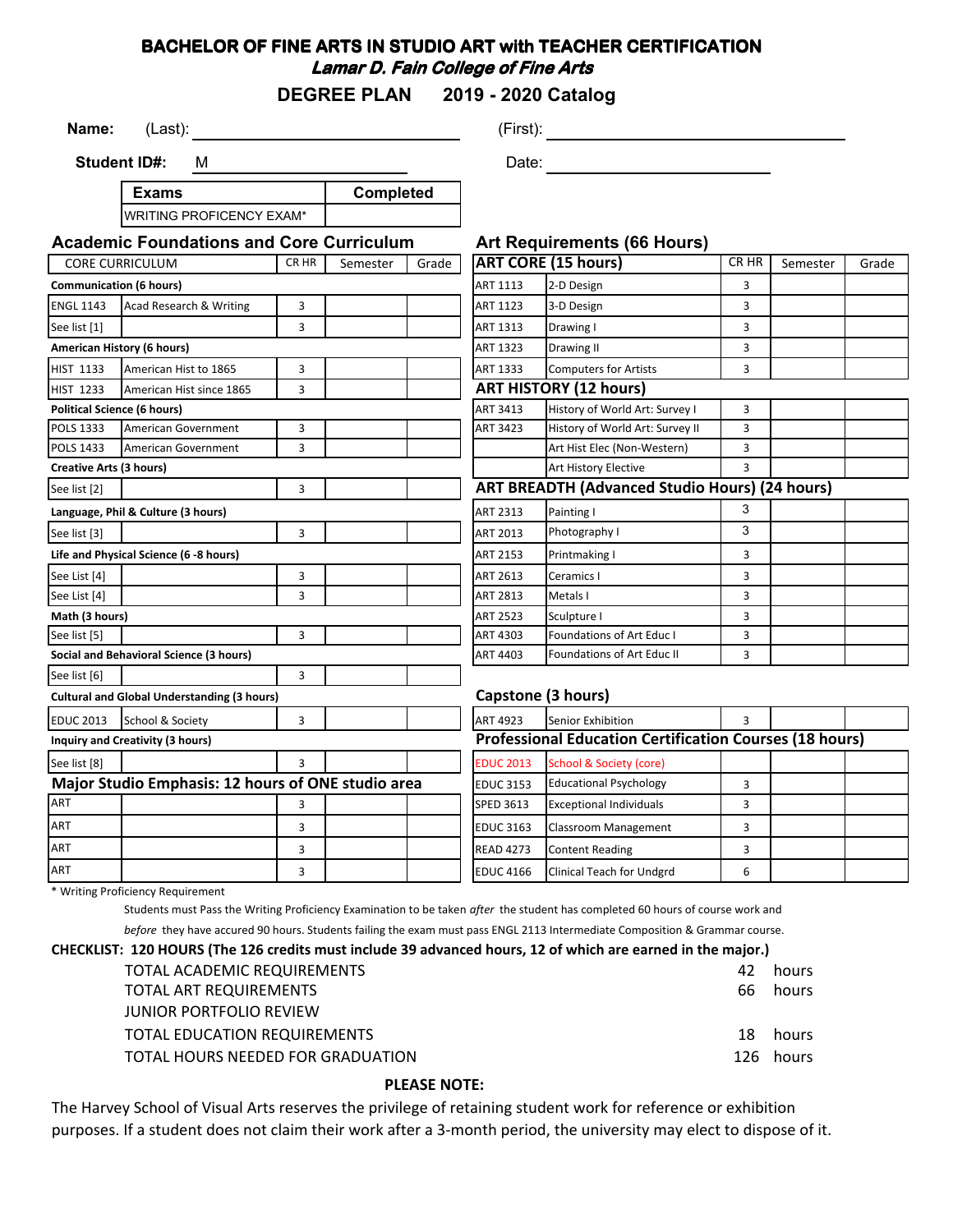### FOR ADMISSION INTO THE TEACHER CERTIFICATION PROGRAM

# \*\*PLEASE READ THESE INSTRUCTIONS CAREFULLY AND CHECK OFF AS COMPLETED\*\*

Please carefully read the pertinent pages of the catalog

Students must pass all sections of the THEA prior to enrolling in any teacher education course

You may take EDUC 2103 before being admitted to teacher certification program.

Admission to the Teacher Certification program requires 45 credit hours.

Application to the education program should be completed when you have between 45-60 hours

Application for admissions on file DATE: \_\_\_\_\_\_\_\_\_\_\_\_\_ (forms available in Education Office)

Three letters of recommendation (forms available in Education Office)

Completion of at least 6 hours of Freshman English with a GPA of 3.0 in the courses

Grade point average of 2.75 overall in all college work

Admitted to Teacher Certification Program DATE: [13] (Application available in Education Office)

**NOTE: Student teaching is generally scheduled all day for 12 weeks the last semester of the program.**